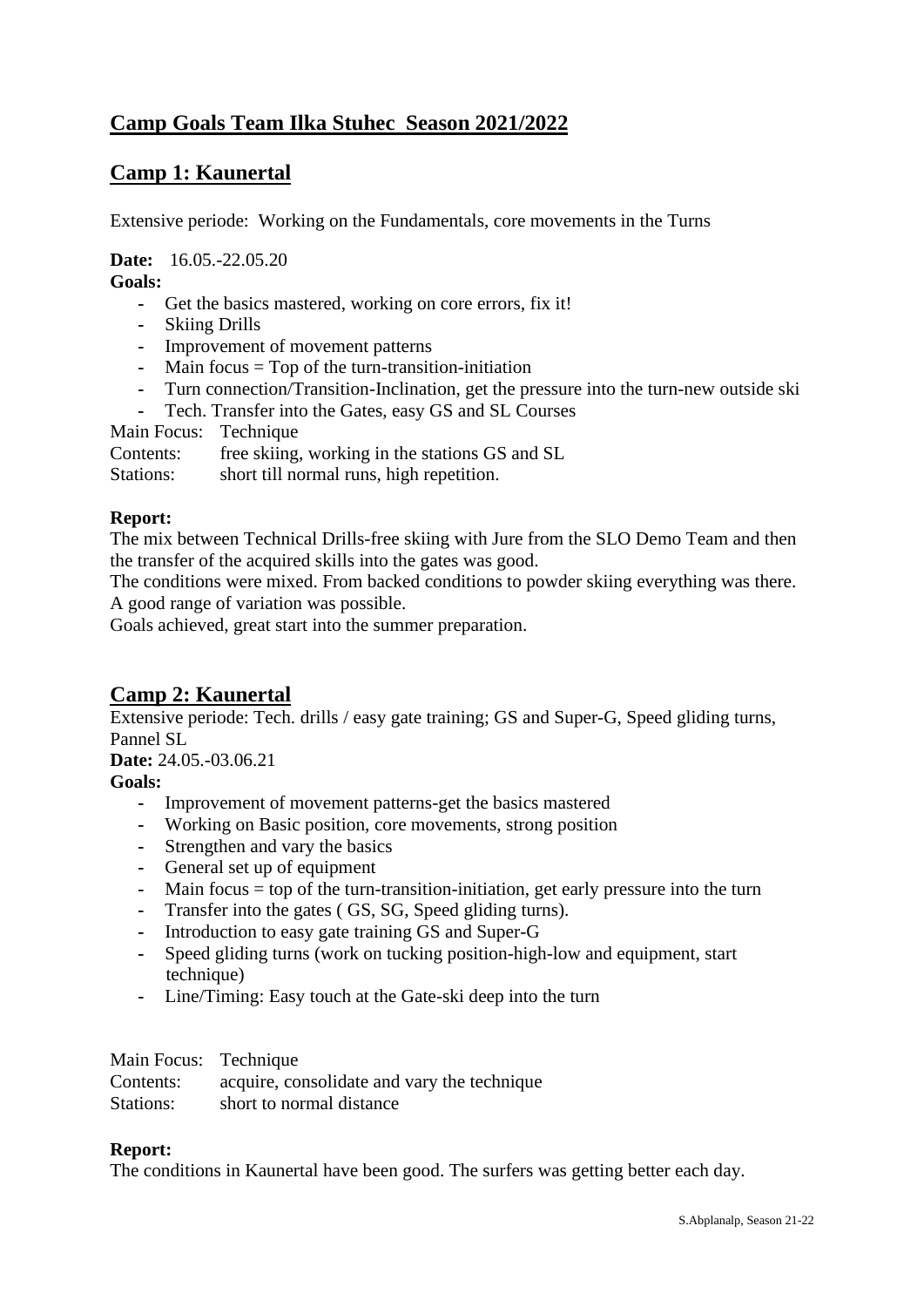In GS it's still important that she is precise over the new outside ski at the top of the turn! No hanging in with the inside shoulder. SG was an easy start in moderate terrain. Just right to test a few new things with the equipment tuning.

We tried a new setup in SG with more base bevel (more hanging). Its seems to work. Ilka had a good feeling in the long turns.

We will try more again over the next camps.

In general we could achieve the goals of the camp. We could ski the planned days.

The foundation for the summer training is done.

## **Camp 3/4: Saas Fee**

Extensive/Intensive periode; automate of movement patterns, transfer into the gates **Date:** 29.08.-17.09.21

## **Goals:**

- **-** Strengthen and vary the basics
- **-** Focus in the gates = top of the turn-transition-initiation-early pressure into the turn.
- **-** Pressure on the outside ski from top till the exit of the turn
- **-** Variation in GS (intermediate terrain = vary course settings)
- **-** Automation and refining of technique in the gates "Clean arcs"
- **-** SG /DH easy course setting on easy terrain, if possible due to snow conditions
- **-** Line/Timing: ski forward, deep into the turn. Strengthen, variation and addition in GS and SG/DH. Easy gate touch.
- **-** Work on Speed Elements; Jump and rollers
- **-** Improvement of movement patterns.
- **-** Transfer into gates (GS,SG,DH).
- **-** SL Ski with panel gates, SL introduction.

|           | Main Focus: Technique transfer into the gates |
|-----------|-----------------------------------------------|
| Contents: | variation and addition                        |
| Stations: | short to normal distance                      |

## **Report:**

The main Focus in the first part of the camp was in GS. Get the technic automatized in different terrain and working on the line ( deep into the turn ) and get the timing right on spot. Ilka made a good progress during this period and she could rise her level in GS.

Also she was able to implement the technical skills into the Super-G and Downhill. We have to be careful to keep her natural gliding skills up right! Support her intuition.

With the equipment refinement we still need to search the right set up for SG. The longer plate seems to be the right solution in general. But in steeper terrain and harder turns the shorter plate works good too.

It was a great camp. We could ski the planned amount of days. Goals are achieved. Now the next step is, to leave the "comfort zone", start to push the limit and keep the balance at "the limit".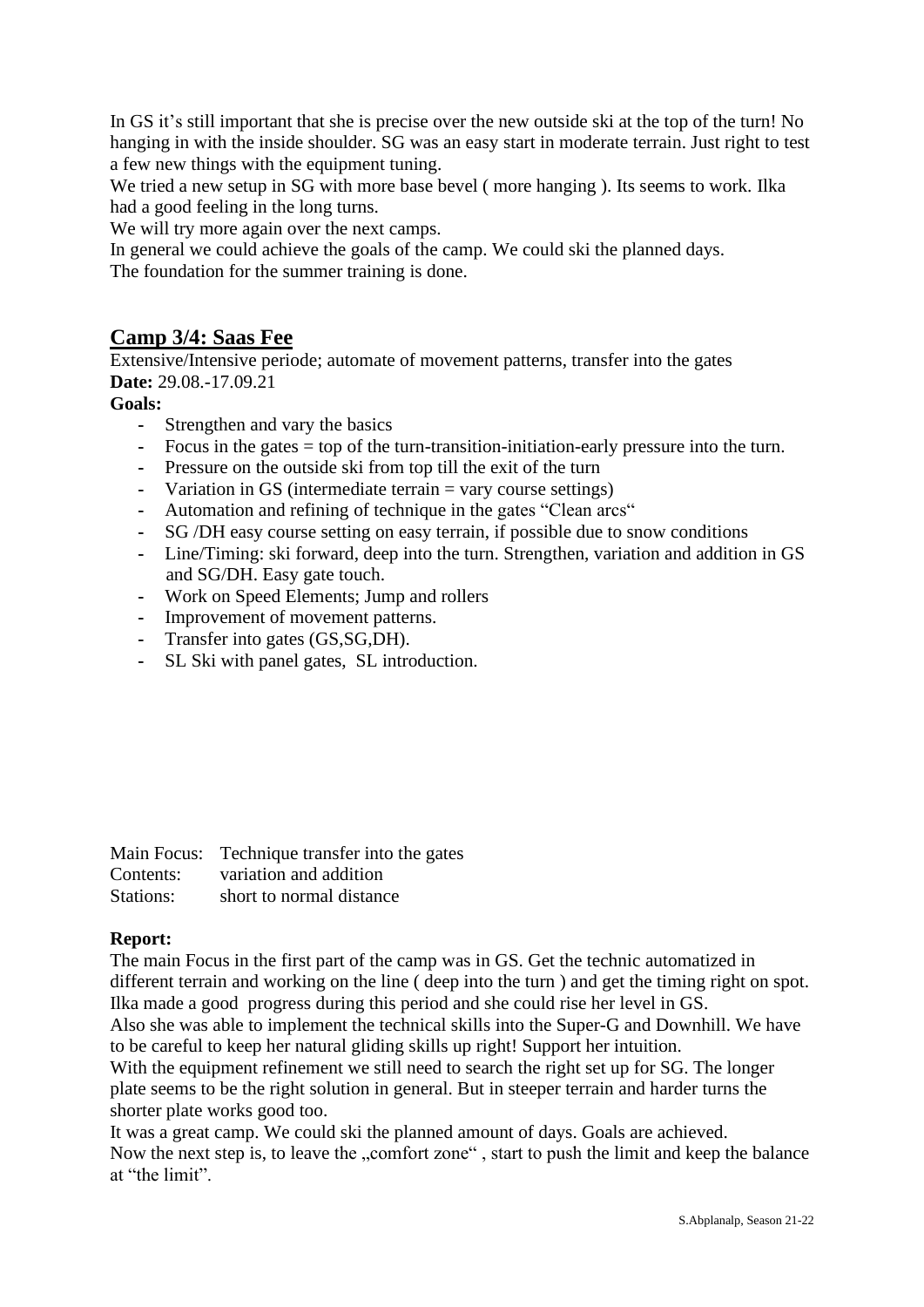## **Camp 5: Zermatt**

Extensive/Intensive period; automate of movement patterns, ... learn to perform again " **Date:** 26.09.-03.10.2021

### **Goals:**

- **-** Strengthen, variation and addition in GS
- **-** Equipment refinement
- **-** Anticipation in timing/line/tactics
- **-** Speed KM:
	- Speed Elements/Variation in SG and DH
- **-** Gain the confidence and the balance to push safe for the limit
- Strengthen and vary the basics, "leave the comfort zone"
- Automate the movement patterns in the "performing zone"
- **-** Focus in the gates = top of the turn-transition-initiation-early pressure in the gates
- **-** Automation and refining of technique in the gates "Clean arcs" GS-Super-G, DH

Main Focus: Technique, automation, development, find the confidence to push.

Contents: variation and addition

Stations: normal distance and over distance

### **Report:**

The conditions in Zermatt were different to Saas Fee. The surfers was more challenging. It was important to have that change into a different terrain and gain some great variation. Ilka could move to the next level and she started to leave the "comfort zone". She was able to learn to perform again! But she still needs to get more consistence.

The Technique is getting more and more automatized in the gates with different variations ( course settings, terrain, length ). Block vs. Random.

The Variation in terrain, tempo and technical demanding was given trough the classic downhill course and the new more technical speed course.

We did get what we wanted.

## **Camp 6: Saas Fee:**

Intensive period: Automation, get more consistence in the "performing zone". **Date:** 10.10.- 21.10.21

### **Goals:**

- **-** Gain the confidence and the balance to push for the limit
- Strengthen and vary the basics, "leave the comfort zone"
- Automate the movement patterns in the "performing zone"
- **-** Focus in the gates = top of the turn-transition-initiation-early pressure in the turn
- **- Technic/Tactic/Line-Timing (Transition-Shaping-completing the turn )**
- **-** Transfer GS Technique into Speed Disziplines
- **-** Automation and refining of technique in the gates "Clean arcs" GS-Super-G, DH
- **-** Speed KM
- **-** Equipment refinement
- **-** Working on Speed Elements, Rollers and Jumps
- **-** GS/SL training in addition to improve technique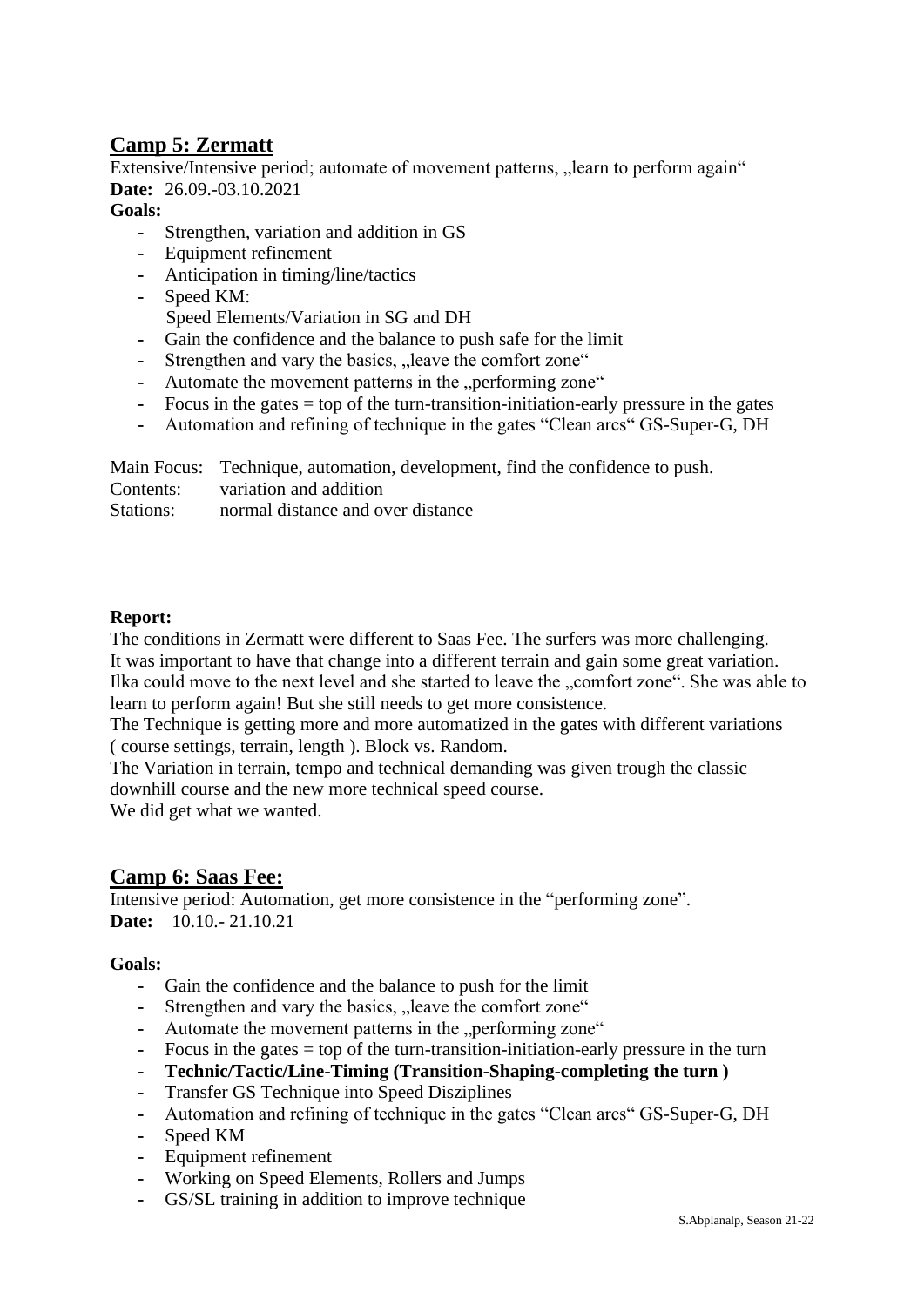### **Report:**

We started the camp with a day of GS to work on the technical basics again. We were able to use the great conditions on the hill and could stick to our program. The goals regarding "transfer the GS technique into the Speed Disciplines" is in process.

The cooperation with Swiss Team was great. So we could work on a high level Quality in Training and Ilka needs to compare herself with other athletes. She improved a lot with dealing the right way to push for the Limit and the searching the fast line. In DH she is on a competitive level. In Super-G we still have some work to do.

Equipment refinement:

-The Boot set up with the softer calf ( CA-CB DH/SG CB-CC GS) seems to support her movement at the top of the turn and also while completing the turn. More flex forward, easier work in angulation with knees and hips to complete the turn. ( Hand on the steering wheel). -Super-G: 212 cm Model is for sure the right way to go.

Next step is, that she learns to trust her outstanding physical conditions. Ilka needs to trust her Body to overcome the fear to get injured again. Confidence in herself, in her skiing, performance in all conditions!

Push the limit and search the fast line!

## **Camp 7: Colorado Copper Mountain:**

Specific Period: Variation and competition Preparation **Date:** 07.11.- 25.11.21 **Goals:** -Transition of Technique to Colorado/North-America Snow -Equipment Refinement -Addition and Timing of line -Balance at the limit -Search and find the fast line -Gain the mental strength and confidence for success Main Focus: Variation, Addition of specific Tactics Contents: variation in challenging terrain, Course setting...Terrain Changes, hammering!

Stations: Normal Distance, Over distance, Tapering

#### **Report:**

The conditions in Copper Mountain were absolutely awesome. With the great support of the Mountain staff and the cooperation with the US Ski Team, we could work with the planed training schedule and did reach the goals.

For the specific period and race preparation copper is the best site at this time of the year. Full length of Downhill and Super-G. Elements with Jumps, Rollers and high pressure turns. Thanks to Darja, Sepp and Tina for the outstanding work. It was a great preparation period. For sure there was always some small injuries and we could not train the planed volume in GS and SL but even tough, now it's time to Race!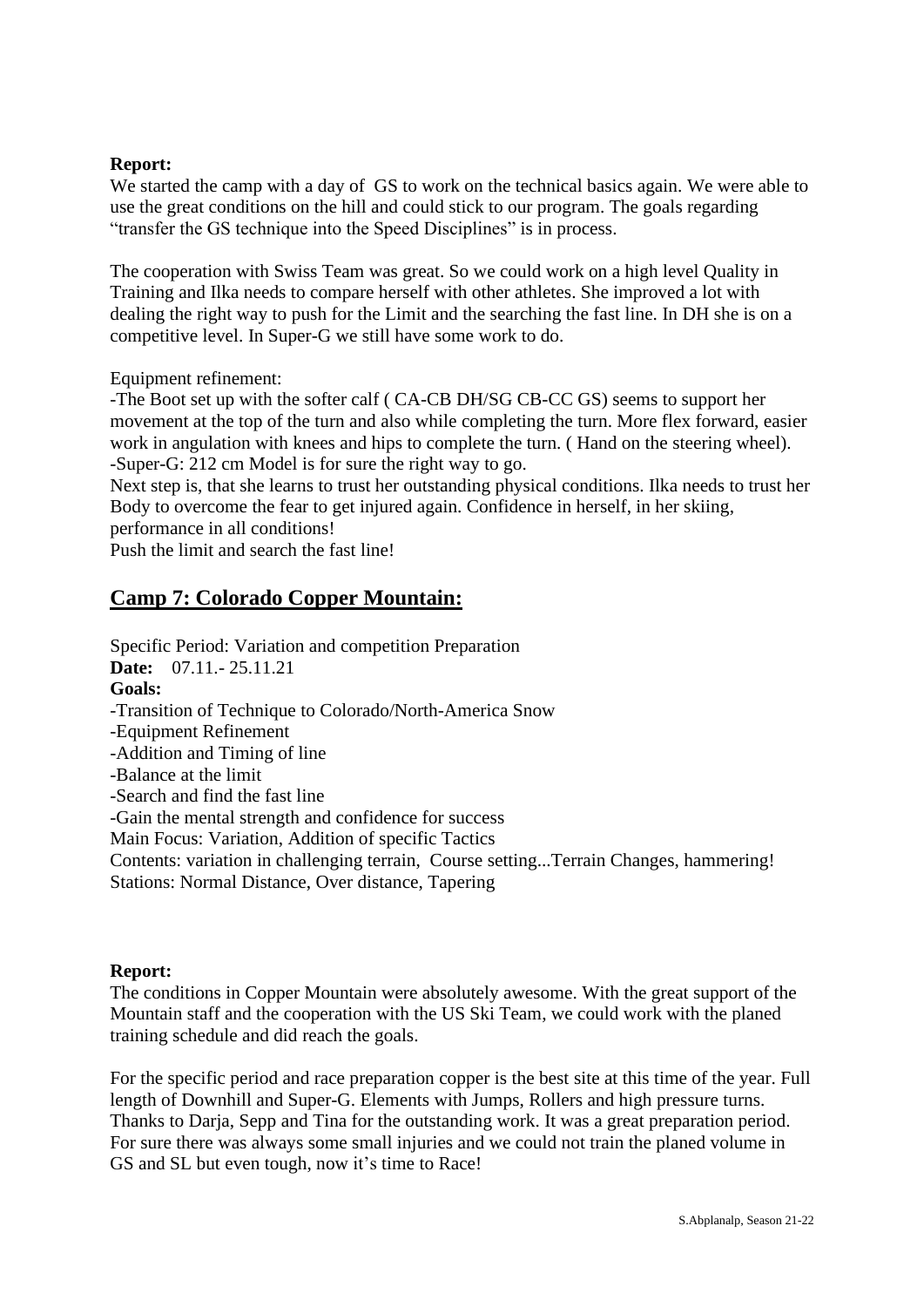### **Competition season:**

The transition from preparation to competition period did not work at first place.

The 5<sup>th</sup> place in DH in Val disere was for sure a promising result. Ilka was back on the way to the podium. This should be the turnaround point.

But after this VD result she got infected with covid-19. We lost important trainings and the positive energy.

For sure we had also some equipment issues and then followed with back and knee problems toward the Olympic games.

The whole season turned out very difficult.

We could not achieve the goals we set.

### **Organization:**

The cooperation with Germany and the USA was very good. We were able to use synergies on both sides.

The willingness to help between the different work areas was always present.

Physical Training/Medical Care:

Tina Kobale did a great job as a physiotherapist and fitness trainer. The Covid test support was also very helpful.

Environment:

Thanks a lot to the SLO Ski Federation for the great support and the work relationship.

| Planung:                  |    |           |                     | š<br>Trainingstage | SК<br>Trainingstunden | Щ<br>$\prec$<br>Trainingseinheiten | Abfahrt KM | SG<br>Trainingseinheiten | SG-Tore | ഗ<br>O<br>Trainingseinheiten | -Tore<br>Ò,<br>œ | ಪ<br>Trainingseinheiten | Tore<br>$\overline{\omega}$ | Trainingseinheiten Frei/Technik | Skitraining<br>Ausfall kein |
|---------------------------|----|-----------|---------------------|--------------------|-----------------------|------------------------------------|------------|--------------------------|---------|------------------------------|------------------|-------------------------|-----------------------------|---------------------------------|-----------------------------|
|                           |    |           |                     |                    |                       |                                    |            |                          |         |                              |                  |                         |                             |                                 |                             |
| <b>Total Training Ist</b> |    |           |                     | 55                 | 169,0                 | 15                                 | 143,5      | 20                       | 3244    | 20                           | 3842             | $\overline{2}$          | 732                         |                                 | 5                           |
| Vorbereitungsphase        |    |           | 01.05.21 - 26.11.22 | 67                 | 180,0                 | 12                                 | 110,0      | 16                       | 2500    | 30 <sup>1</sup>              | 5500             | 10                      | 4300                        | 3                               | 5                           |
| <b>Differenz</b>          |    |           |                     | 12                 | 11                    | $-3$                               | $-34$      | -4                       | $-744$  | 10 <sup>1</sup>              | 1658             | 8                       | 3568                        | -1                              |                             |
| Datum:                    |    | Days Kurs | Ort:                |                    |                       |                                    |            |                          |         |                              |                  |                         |                             |                                 |                             |
| 16.05.-26.05.21           | 6  | IS1       | Kaunertal           | 6                  | 15,0                  |                                    |            |                          |         | 3                            | 910              | $\overline{2}$          | 732,0                       |                                 | 3                           |
| 27.05.-03.06.21           | 6  | S2        | Kaunertal           | 7                  | 21                    |                                    |            | 4,0                      | 927     | 5,0                          | 938              |                         |                             | 1,0                             |                             |
| 29.08.-17.09.21           | 15 | S3/S4     | Saas Fee            | 14                 | 49                    | 4                                  | 36,0       | 5,0                      | 804     | 6,0                          | 968              |                         |                             | 1,0                             | 11                          |
| 26.09.-06.10.21           | 10 | S5        | Zermatt             | 6                  | 23                    | 1                                  | 8,3        | 4,0                      | 522     | 1,0                          | 162              |                         |                             |                                 |                             |
| 10.10.-22.10.22           | 10 | S6        | Saas Fee            | 9                  | 24                    | 4                                  | 32,0       | 2,0                      | 341     | 3,0                          | 668              |                         |                             |                                 | 11                          |
| 07.11.-25.11.22           | 18 | IS7       | Copper Mt. / USA    | 13                 | 37                    | 6                                  | 67,2       | 5,0                      | 650     | 2,0                          | 196              |                         |                             | 1,0                             |                             |